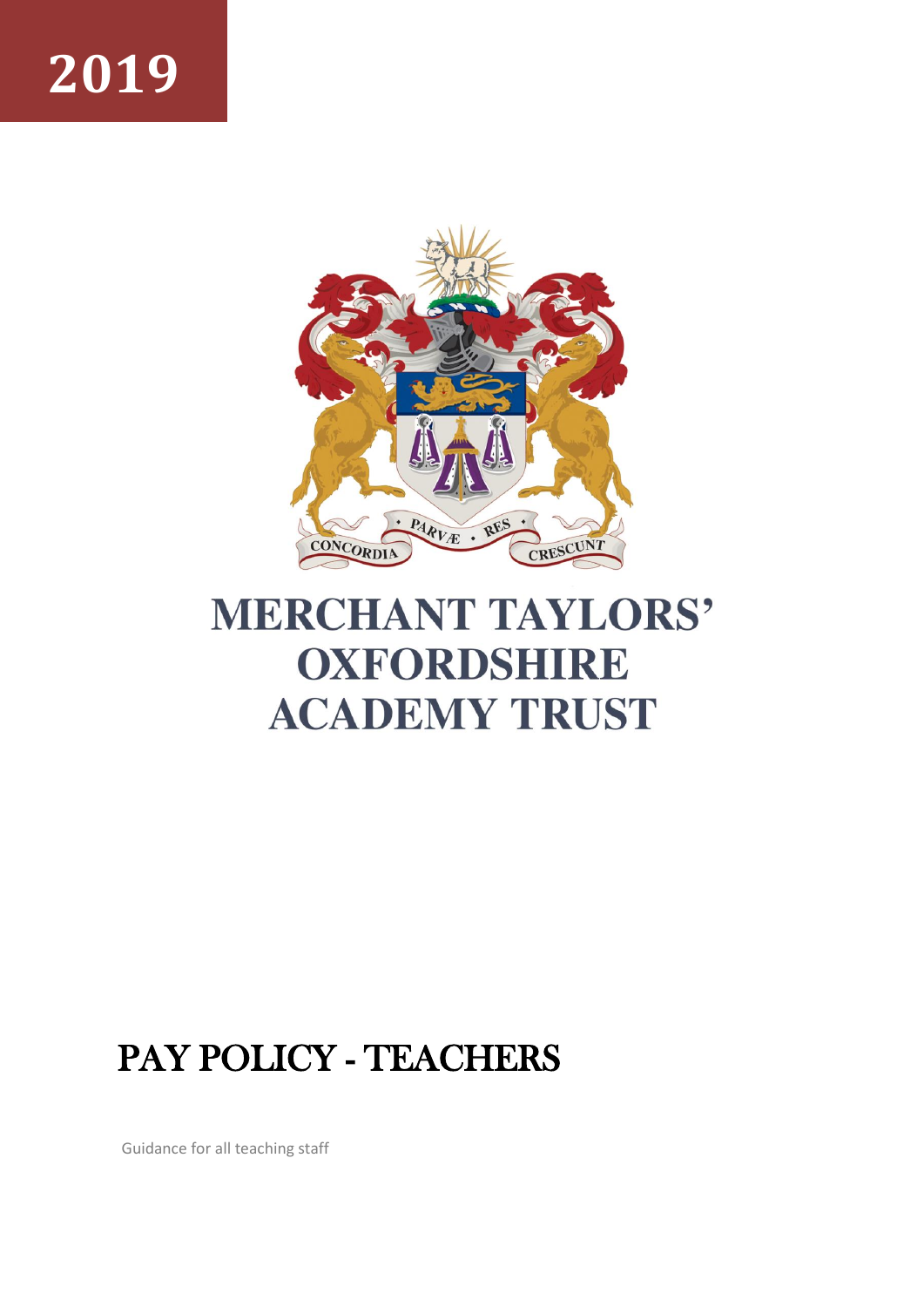## **Table of Contents**

| 1.  |                                                                                                    |  |
|-----|----------------------------------------------------------------------------------------------------|--|
| 2.  |                                                                                                    |  |
| 3.  |                                                                                                    |  |
|     |                                                                                                    |  |
|     |                                                                                                    |  |
|     |                                                                                                    |  |
|     | Leadership Teacher Posts (Head Teacher, Deputy and Assistant Head Teachers)7                       |  |
| 4.  |                                                                                                    |  |
| 5.  |                                                                                                    |  |
| 6.  |                                                                                                    |  |
| 7.  |                                                                                                    |  |
| 8.  |                                                                                                    |  |
| 9.  | LEADSHIP TEACHERS (HEAD TEACHER, DEPUTY and ASSISTANT HEAD TEACHERS) 10                            |  |
| 10. |                                                                                                    |  |
|     |                                                                                                    |  |
|     |                                                                                                    |  |
|     |                                                                                                    |  |
| 11. |                                                                                                    |  |
| 12. |                                                                                                    |  |
| 13. |                                                                                                    |  |
| 14. |                                                                                                    |  |
|     |                                                                                                    |  |
| 15. |                                                                                                    |  |
| 16. |                                                                                                    |  |
| 17. |                                                                                                    |  |
|     | Continuing professional development outside of directed time; initial teacher training activities; |  |
|     |                                                                                                    |  |
| 18. |                                                                                                    |  |
| 20. |                                                                                                    |  |
|     |                                                                                                    |  |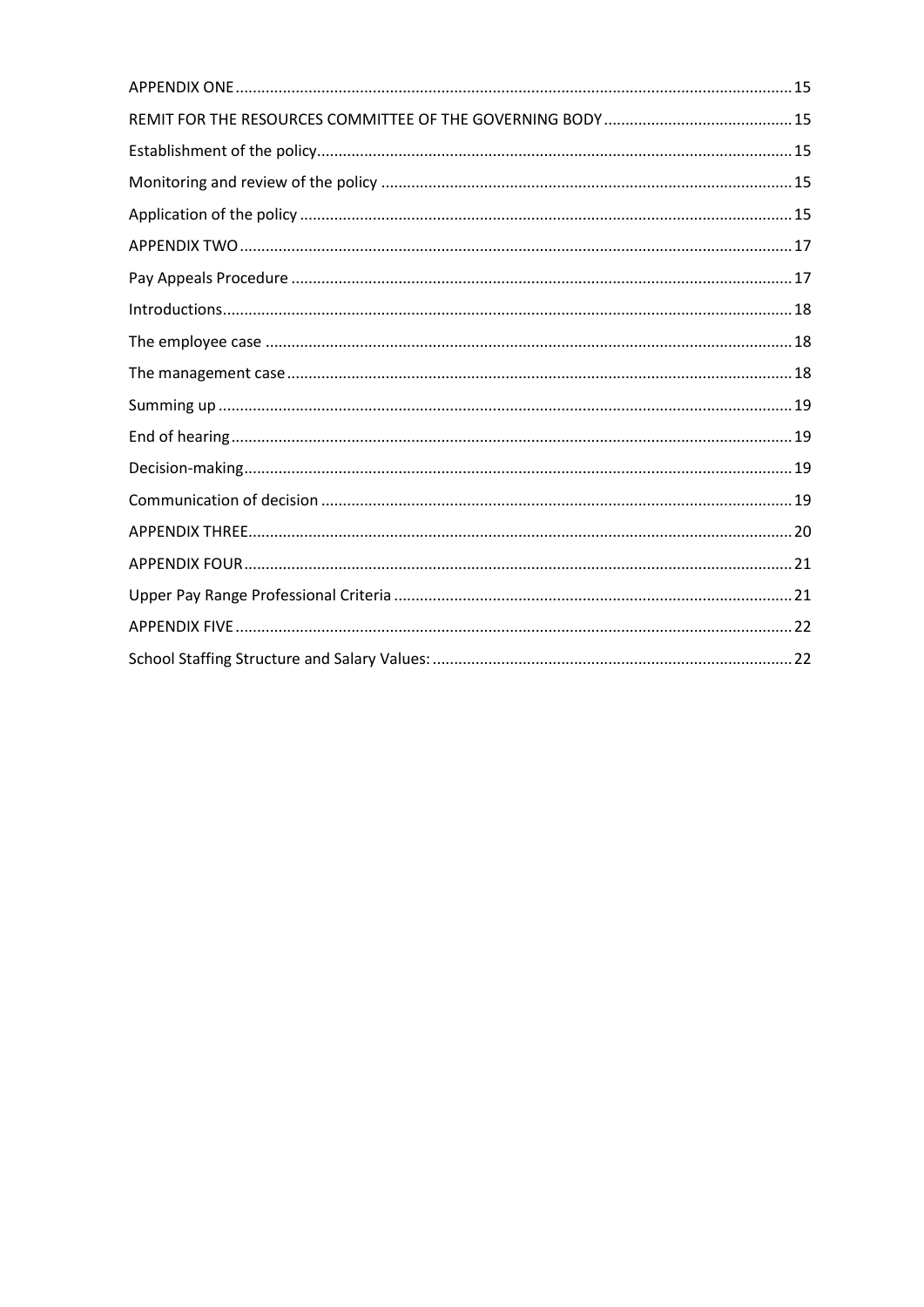## <span id="page-3-0"></span>**PURPOSE OF MODEL PAY POLICY**

The Merchant Taylors' Oxfordshire Academy Trust believes that a fair, transparent and consistent pay policy which recognises and rewards teachers as highly skilled professionals, is a key element in effective school improvement.

This model pay policy will help to recruit, retain and motivate teachers, provide the basis for sound financial and personnel planning and minimise the risk of grievance and discrimination.

The pay scales in this model policy will be amended to reflect the outcome of the School Teachers Review Body process in relation to the September 2015 pay increase.

#### <span id="page-3-1"></span>**INTERPRETATION**

Where individual academies do not have governing bodies, references in this model policy to the Governing Body should be taken to mean the relevant body to which the power to adopt the pay policy and take pay decisions has been delegated.

## <span id="page-3-2"></span>**PAY DECISIONS FOR SEPTEMBER 2015**

The revised procedures on pay progression took effect from September 2015.

Applications for progression to the Upper Pay Scale from September 2015 (ie Round 15), progression on the Main and Upper Pay Scales and pay determinations for new appointees taking up posts prior to September 2015 will, therefore, be carried out in accordance with the provisions of the 2012 School Teachers' Pay and Conditions Document.

#### **Model policy for determining teachers' pay**

**The Governing Body of Merchant Taylors' Oxfordshire Academy Trust adopted this policy on** 

Date **Date**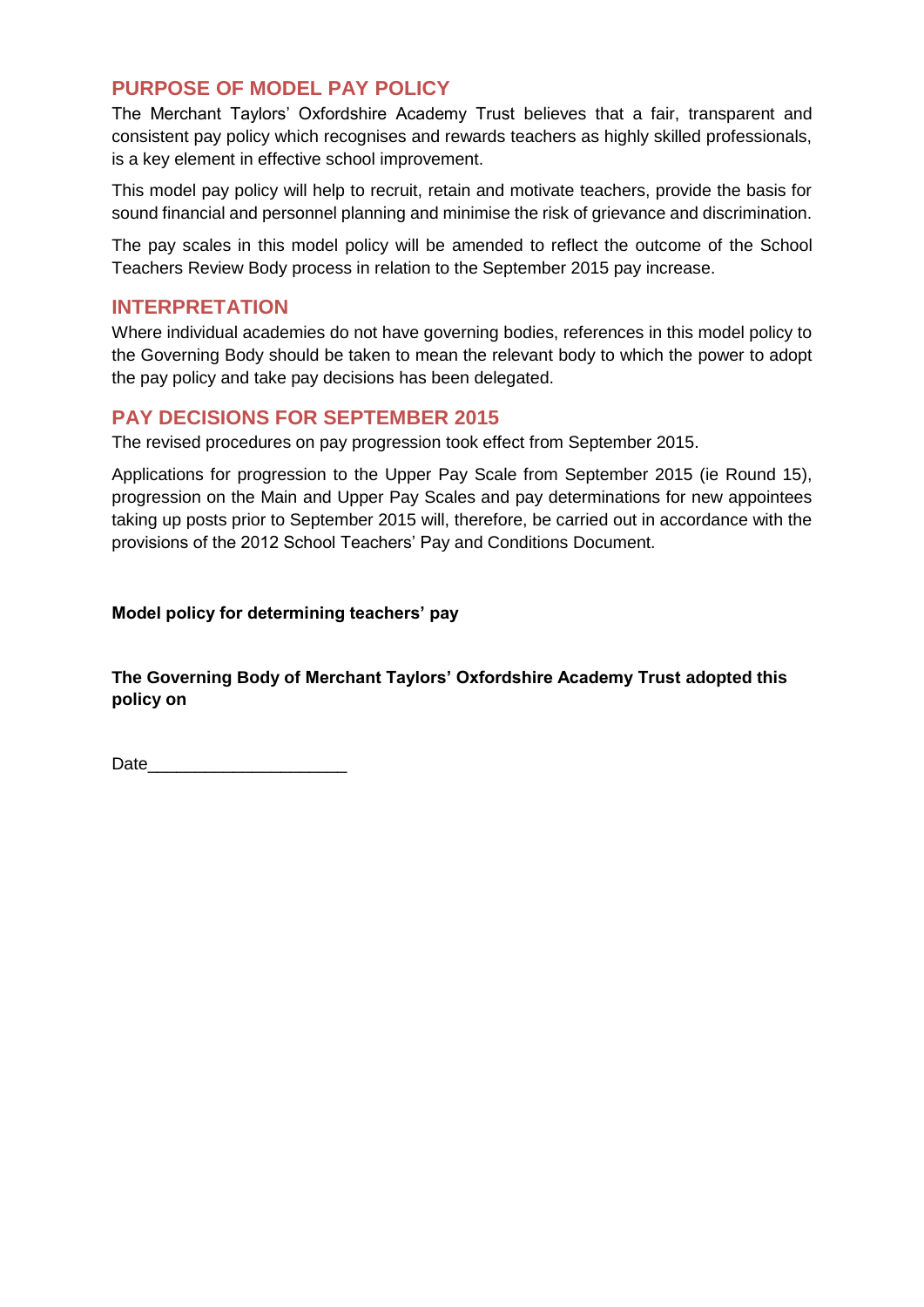## <span id="page-4-0"></span>**1. INTRODUCTION**

- a. This policy sets out the framework for making decisions on teachers' pay. It has been developed to comply with current legislation and the requirements of the School Teachers' Pay and Conditions Document (STPCD). A copy of this policy will be placed on the vle and a copy of all relevant documents on pay and conditions will be made available to staff by the school.
- b. In adopting this pay policy the aim is to:
	- i. Assure the quality of teaching and learning at the school.
	- ii. Support recruitment and retention and reward teachers appropriately.
	- iii. Ensure accountability, transparency, objectivity and equality of opportunity.<sup>1</sup>
- c. The Governing Body will maintain teachers' previous pay entitlements in accordance with the principle of pay portability and ensure that teachers suffer no financial or professional detriment as a consequence of the changes to the teachers' pay structure from September 2014 onwards.
- d. Pay decisions at this school are made by the Governing Body, which has delegated certain responsibilities to the Resources Committee as set out in Appendix One. The Committee shall be responsible for the establishment and review of the pay policy, subject to the approval of the Governing Body, and shall have full authority to recommend pay decisions on behalf of the Governing Body in accordance with this policy. The head teacher shall be responsible for making individual pay decisions, within the confines of national agreements. The Resources Committee has responsibility for any decision to pay staff beyond the maximum of any national pay range. The head teacher must advise the Resources Committee on its decisions if payment beyond the maximum of any pay range is being considered.

## <span id="page-4-1"></span>**2. PAY REVIEWS**

**.** 

- a. The Governing Body will ensure that each teacher's salary is reviewed annually with effect from 1 September and that each teacher is notified of the outcome by no later than 31 October each year, and that all teachers are given a written statement setting out their salary and any other financial benefits to which they are entitled.
- b. Reviews may take place at other times of the year to reflect any changes in circumstances or job description that lead to a change in the basis for calculating an individual's pay. A written statement will be given after any review and where applicable will give information about the basis on which it was made.

<sup>1</sup> **Including compliance with equalities legislation ie Employment Rights Act 1996, Employment Relations Act 1999, Employment Act 2002, Part-Time Workers (Prevention of Less Favourable Treatment) Regulations 2000, Fixed Term Employees (Prevention of Less Favourable Treatment) Regulations 2002 and Equalities Act 2010/2012**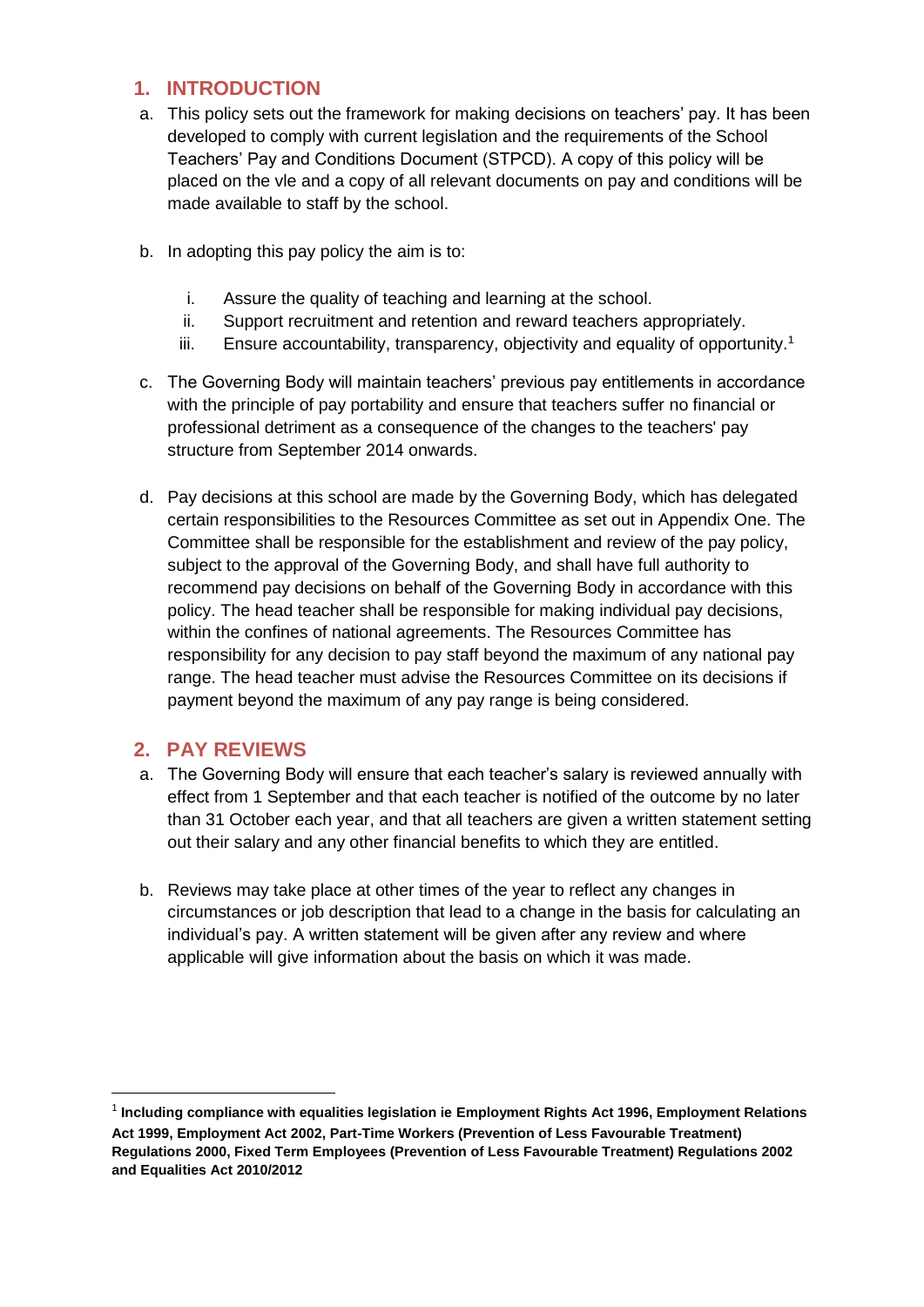c. Where a pay determination leads or may lead to the start of a period of safeguarding, the Governing Body will give the required notification as soon as possible and no later than one month after the date of the determination.

## <span id="page-5-0"></span>**3. BASIC PAY DETERMINATION ON APPOINTMENT**

- a. The Headteacher will determine the pay range for a vacancy prior to advertising it. On appointment he will determine the starting salary within that range to be offered to the successful candidate.
- b. In making such determinations, the head teacher will apply the following policy:

## **Classroom Teacher Posts**

<span id="page-5-1"></span>c. The Governing Body has established the following pay scales for classroom teacher posts paid on the Main Pay Range and Upper Pay Range:

|                | <b>TPA</b> | Per     |         |          |
|----------------|------------|---------|---------|----------|
| Main Pay Range | Code       | Annum   | Per Day | Per Hour |
| TMS1           | <b>WOO</b> | £23,719 | £121.64 | £18.71   |
| TMS2           | <b>WOO</b> | £25,592 | £131.24 | £20.19   |
| TMS3           | <b>WOO</b> | £27,650 | £141.80 | £21.81   |
| TMS4           | <b>WOO</b> | £29,777 | £152.70 | £23.49   |
| TMS5           | <b>WOO</b> | £32,124 | £164.74 | £25.34   |
| TMS6           | <b>WOO</b> | £35,008 | £179.53 | £27.62   |

|                 | <b>TPA</b>  | Per          |                |                 |
|-----------------|-------------|--------------|----------------|-----------------|
| Upper Pay Range | <b>Code</b> | <b>Annum</b> | <b>Per Dav</b> | <b>Per Hour</b> |
|                 | <b>POO</b>  | £36,646      | £187.93        | £28.91          |
| U <sub>2</sub>  | <b>POO</b>  | £38,002      | £194.88        | £29.98          |
|                 | POO         | £39,406      | £202.08        | £31.09          |

- d. The Governing Body undertakes that it will not restrict the pay range advertised for, or starting salary and pay progression prospects available for classroom teacher posts, other than the minimum of the Main Pay Range. The Governing body may decide to pay beyond the maximum of the pay range in exceptional circumstances. Decisions to pay beyond the maximum of the pay range are to be made by the Resources Committee on behalf of the Governing Body.
- e. The Governing Body has determined that the head teacher will apply the principle of pay portability in making pay determinations for all new appointees as follows:
	- i. When determining the starting pay for a classroom teacher taking up their first appointment as a qualified classroom teacher, the Academy Trust will pay the teacher on the Main Pay Range and will allocate pay scale points, as a minimum, on the following basis:
		- A. One point for each one year of service as a qualified teacher in a maintained school, Academy, City Technology College or independent school.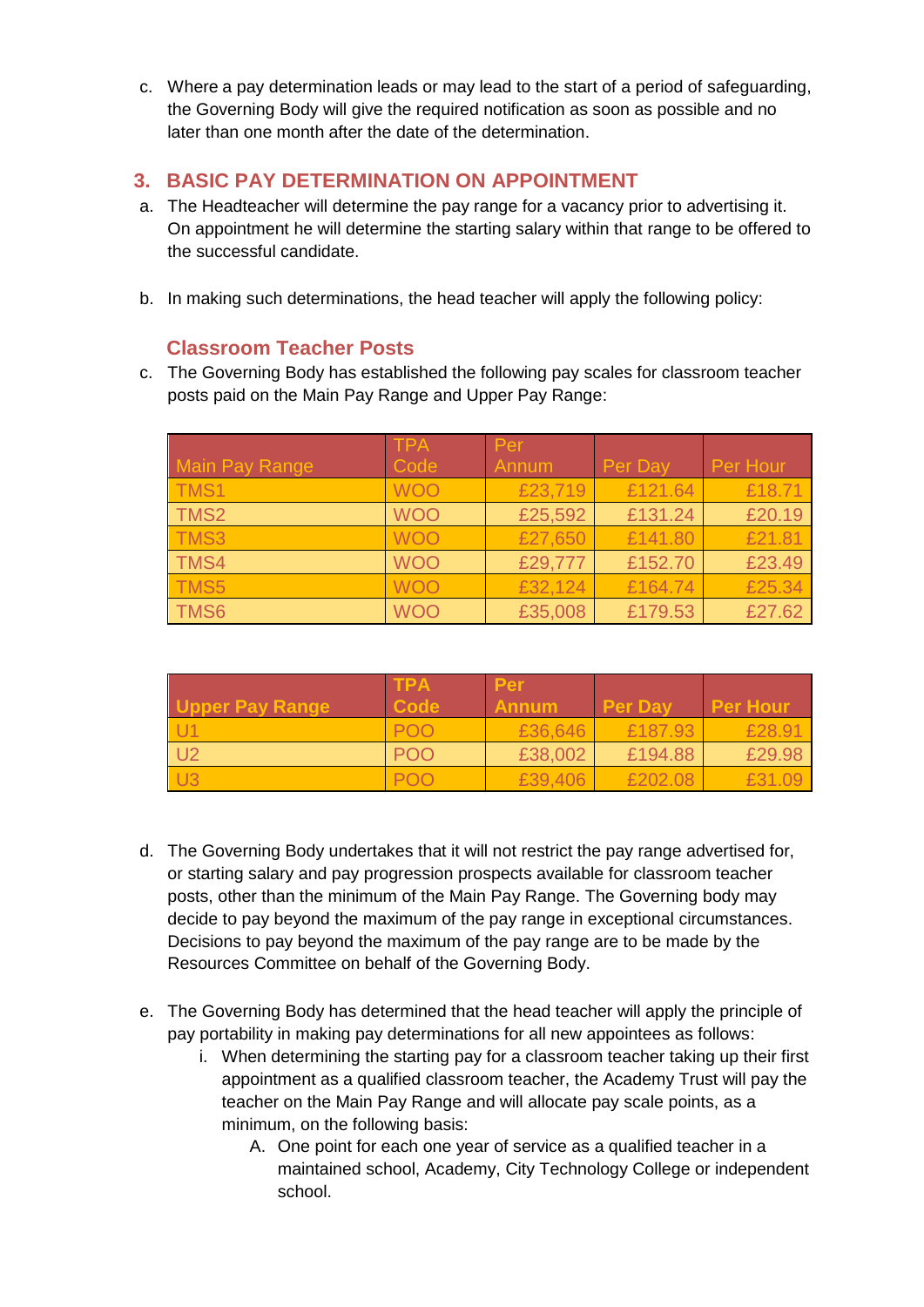- B. One point for each one year of service as a qualified teacher in higher education or further education including sixth form colleges, or in countries outside England and Wales in a school in the maintained sector of the country concerned.
- C. One point for each three years of non-teaching experience spent working in a relevant area, including industrial or commercial training, time spent working in an occupation relevant to the teacher's work at the school, and experience with children/young people.
- D. One point for each three years of other remunerated or unremunerated experience including caring for children during a career break.
- f. The Governing Body has determined that the head teacher will also consider the allocation of additional scale points on the above basis to other teachers appointed to the Main or Upper Pay Ranges.
- g. When determining the starting pay for a classroom teacher who has previously worked in an LA maintained school or academy in England and Wales, the Governing Body will pay the teacher on the Main Pay Range or Upper Pay Range at a scale point that at least maintains the teacher's previous pay entitlement plus any pay progression that they would have received had they remained in their previous post (subject to the provisions in paragraph 29). A teacher resigning from a TLR to a junior post would not have the responsibility element of their previous pay guaranteed.
- h. The Governing Body will also pay classroom teachers who are "post-threshold teachers" as defined by the 2012 STPCD on the Upper Pay Range.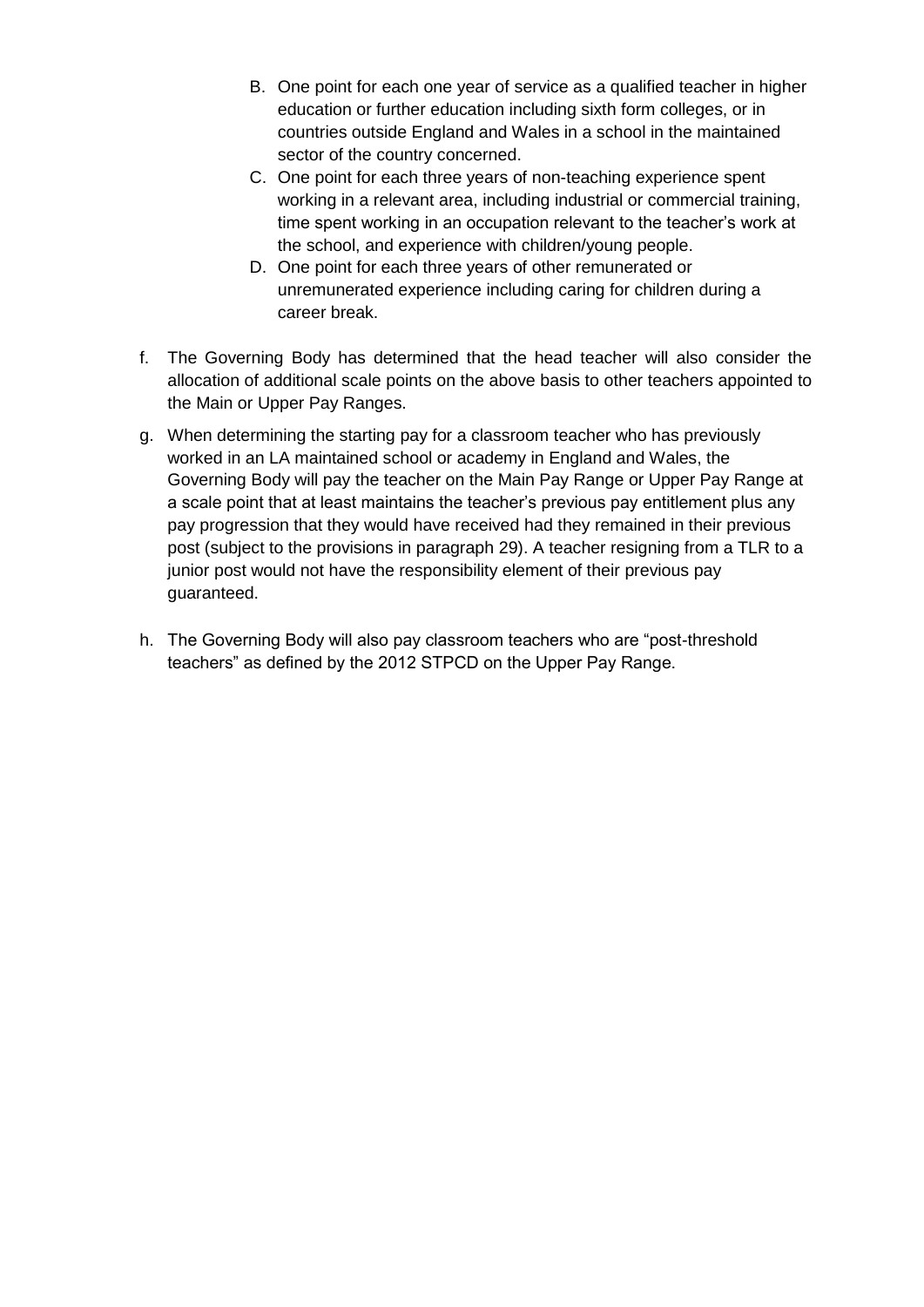## <span id="page-7-0"></span>**Leading Practitioner Teaching Posts**

i. The Governing Body has established the following pay scale for Leading Practitioner teacher posts paid on the Leading Practitioner Pay Range:

| <b>Leading Practitioners</b> | Per          |
|------------------------------|--------------|
| <b>Pay Spine</b>             | <b>Annum</b> |
|                              | £39,965      |
| $\Box$                       | £40,965      |
| L3                           | £41,989      |
| $\_4$                        | £43,034      |
| -5                           | £44.106      |

- j. Such posts may be established for teachers whose primary purpose is the modelling and leading improvement of teaching skills, where those duties fall outside the criteria for the TLR payment structure.
- k. When determining the pay scales for such posts, the head teacher will do this by reference to the weight of the responsibilities of the post and bearing in mind the need to ensure pay equality where posts are equally onerous and fair pay relativities between posts of differing levels of responsibility.
- l. The policy of the Governing Body is to appoint any new Leading Practitioner teacher at the bottom point of the pay range.

#### <span id="page-7-1"></span>**Unqualified Teachers**

The Governing Body has established the following pay scale for unqualified teachers employed in classroom teacher posts:

| <b>Unqualified Pay</b> | <b>TPA</b>  | Per          |                |                 |
|------------------------|-------------|--------------|----------------|-----------------|
| Range                  | Code        | <b>Annum</b> | <b>Per Day</b> | <b>Per Hour</b> |
| UQ1                    | <b>UQ04</b> | £17,208      | £88.25         | £13.58          |
| UQ <sub>2</sub>        | <b>UQ04</b> | £19,209      | £98.51         | £15.16          |
| UQ3                    | <b>UQ04</b> | £21,209      | £108.76        | £16.73          |
| UQ4                    | <b>UQ04</b> | £23,211      | £119.03        | £18.31          |
| UQ <sub>5</sub>        | <b>UQ04</b> | £25,214      | £129.30        | £19.89          |
| UQ <sub>6</sub>        | <b>UQ04</b> | £27,215      | £139.57        | £21.47          |

## <span id="page-7-2"></span>**Leadership Teacher Posts (Head Teacher, Deputy and Assistant Head Teachers)**

- m. The pay ranges for the head teacher, deputy head teacher[s] and assistant head teacher[s] will be determined in accordance with the criteria specified in the 2013 STPCD and ensuring fair pay relativities.
- n. The Governing Body has established the following pay ranges for the head teacher, deputy head teacher[s] and assistant head teacher[s]: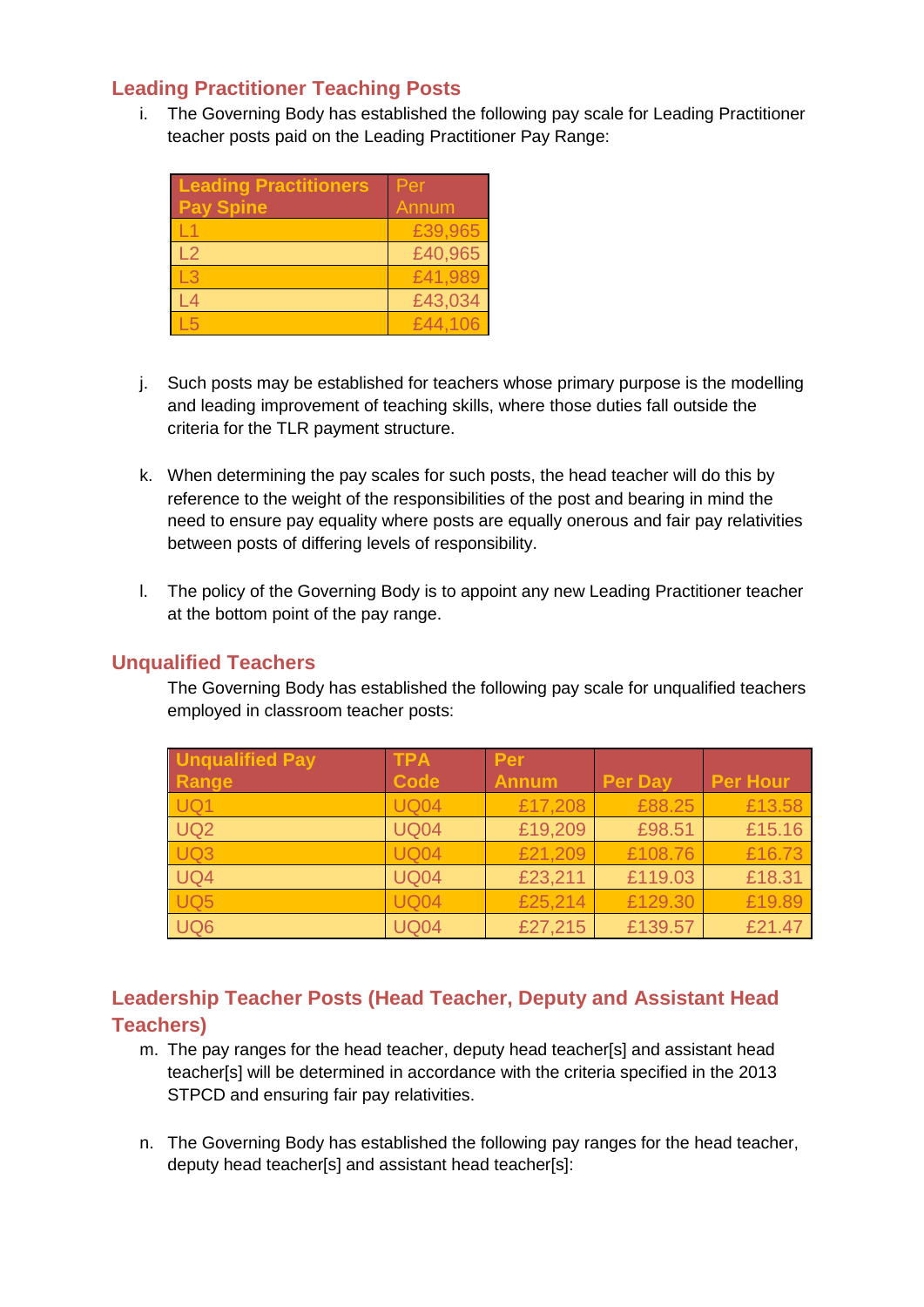| <b>Head Teachers Pay Range</b> |         |  |  |
|--------------------------------|---------|--|--|
| L29                            | £79,534 |  |  |
| L <sub>30</sub>                | £81,515 |  |  |
| L31                            | £83,527 |  |  |
| L32                            | £85,604 |  |  |
| L33                            | £87,732 |  |  |
| L34                            | £89,900 |  |  |
| L35                            | £92,135 |  |  |
| L36                            | £94,415 |  |  |

| <b>Deputy Head Teacher Pay Range</b> |         |  |  |
|--------------------------------------|---------|--|--|
| L <sub>16</sub>                      | £57,933 |  |  |
| 117                                  | £59,265 |  |  |
| L18                                  | £60,755 |  |  |
| l 19                                 | £62,261 |  |  |
| -20                                  | £63,806 |  |  |

| <b>Assistant Head Teacher Pay Range</b> |         |  |  |
|-----------------------------------------|---------|--|--|
| L12                                     | £52,414 |  |  |
| L13                                     | £53,724 |  |  |
| L14                                     | £55,064 |  |  |
| L15                                     | £56,434 |  |  |
| l 16                                    | £57,933 |  |  |

- o. Discretionary payments to the head teacher will be determined in accordance with the provisions of the 2013 STPCD and will be reviewed annually.
- p. The Governing Body will normally appoint new leadership teachers at the bottom point of the relevant pay range.
- q. The Governing Body will pay teachers as deputy or assistant head teachers only where the Governing Body is satisfied that, in the context of the teacher's duties, the role includes a significant responsibility that is not required of all classroom teachers or TLR holders, and that the role:
	- i. Is focused on teaching and learning.
	- ii. Requires the exercise of a teacher's professional skills and judgment.
	- iii. Requires the teacher to lead and manage the school through:
		- A. Development of teaching and learning priorities across the school.
		- B. Accountability for the standards of achievement and behaviour of pupils across the school.
		- C. Accountability for the planning and deployment of the school's resources.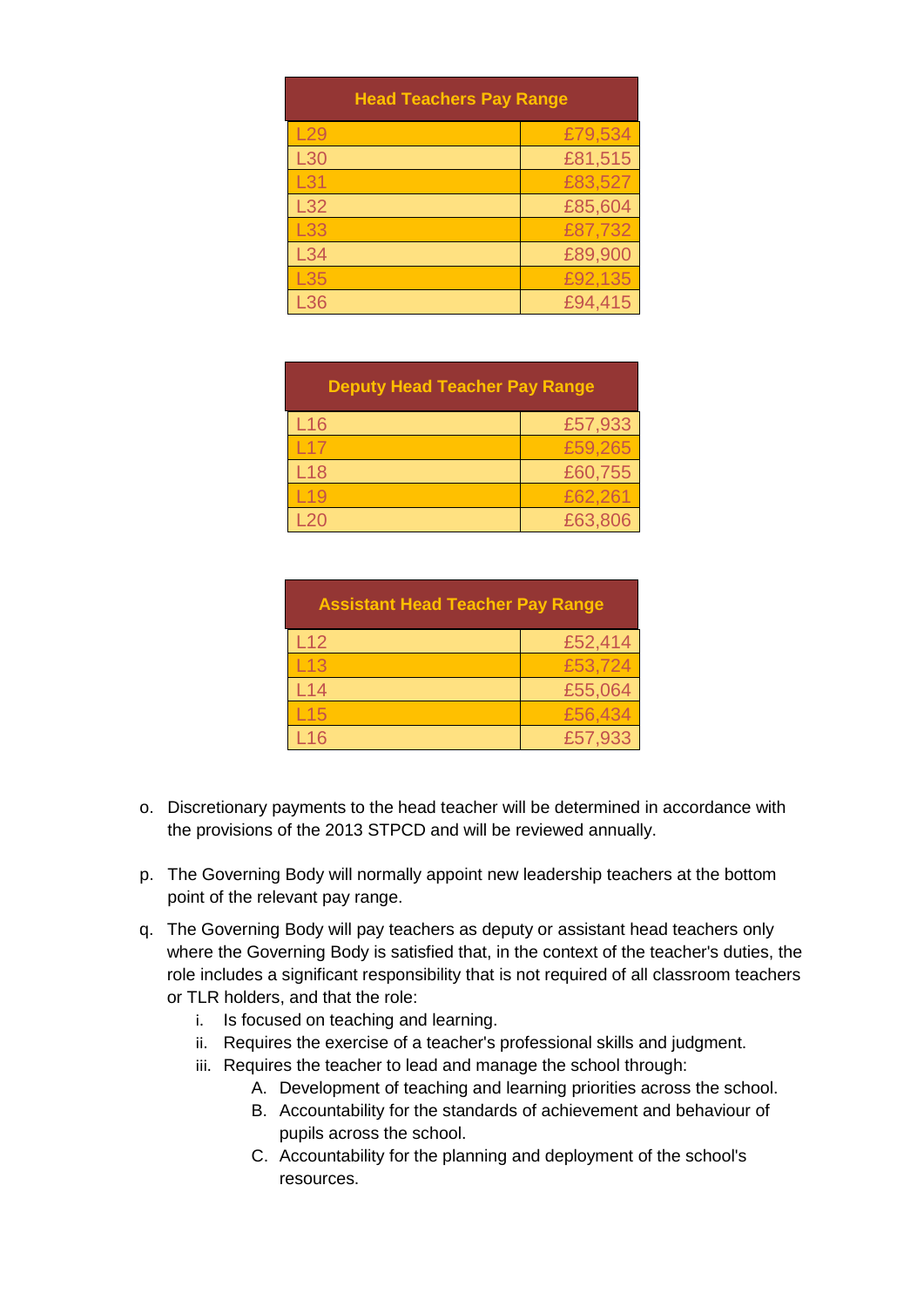- D. Leading policy development and implementation across the school in accordance with statutory provisions.
- E. Managing whole school operational activity.
- F. Working with external bodies and agencies.
- G. Securing pupils' access to their educational entitlements.
- iv. Has an impact on the educational progress of the school's pupils.
- v. Involves leading, developing and enhancing the teaching practice of the school's staff.
- vi. Includes line management responsibility for a significant number of people and/or the line management of other line managers.
- r. In the case of a deputy head teacher post, the Governing Body must also be satisfied that this significant responsibility features a job weight which exceeds that expected of an assistant head teacher employed in the same school, including responsibility for discharging in full the responsibilities of the head in the absence of the head teacher.

#### <span id="page-9-0"></span>**4. PAY PROGRESSION BASED ON PERFORMANCE**

- a. The arrangements for teacher appraisal are set out in the school's appraisal policy.
- b. Decisions regarding pay progression will be made with reference to the teachers' performance management/appraisal reports and the pay recommendations they contain. In the case of NQTs, pay decisions will be made by means of the statutory induction process.
- c. To be fair and transparent, assessments of performance will be properly rooted in evidence. Fairness will be assured by annual monitoring of the application of the pay policy and pay decisions.
- d. The evidence used will be only that available through the performance management/appraisal process.
- e. Where teachers have joined the school part way through a performance management/appraisal cycle, the head teacher will, where necessary, seek evidence from the previous schools to assist pay decisions and will only, where necessary, seek evidence from the teachers themselves.
- f. Teachers' performance management/appraisal reports will contain pay recommendations. Final decisions about whether or not to accept a pay recommendation will be made by the head having regard to the performance management/appraisal report and taking into account advice from the senior leadership team.
- g. The Governing Body will ensure that appropriate funding is allocated for pay progression for all eligible teachers.
- h. All teachers can expect progression to the top of their pay range as a result of successful performance management/appraisal reviews.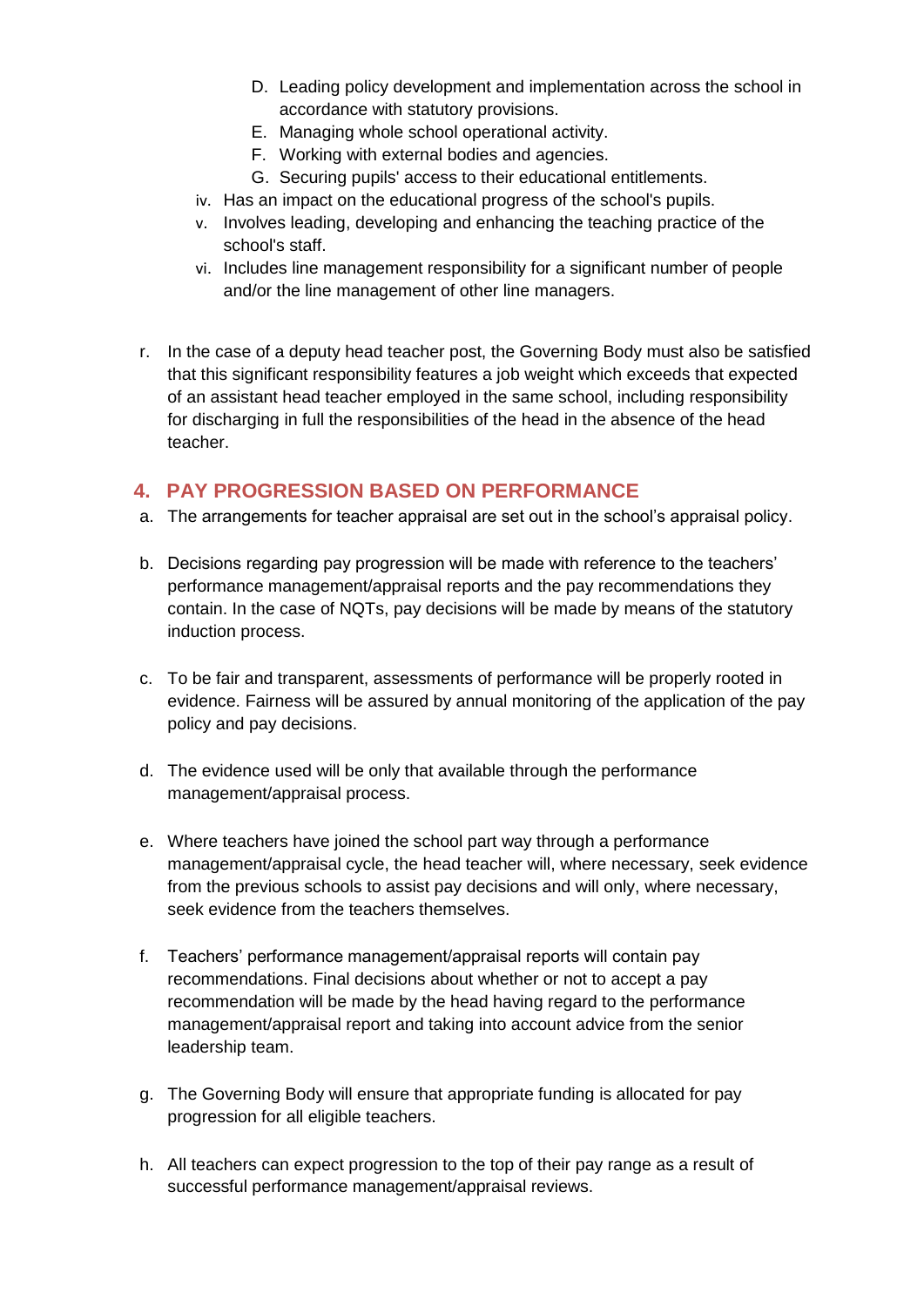i. The head teacher will make pay decisions according to the criteria for progression set out in sections 5.a. – 9.a.

## <span id="page-10-0"></span>**5. CLASSROOM TEACHERS ON THE MAIN PAY RANGE**

- a. Classroom teachers will be awarded pay progression on the Main Pay Range following each successful performance management/appraisal review. Reviews will be deemed to be successful unless either:
	- i. Significant concerns about standards of performance have been raised in writing with the teacher during the annual appraisal cycle and have not been sufficiently addressed through support provided by the school by the conclusion of that process, or;
	- ii. the classroom teacher has not undertaken significant actions towards the achievement of appraisal objectives, as set out in the appraisal process.
- b. Classroom teachers in their induction year will be awarded pay progression on the successful completion of induction.

## <span id="page-10-1"></span>**6. CLASSROOM TEACHERS ON UPPER PAY RANGE**

a. Classroom teachers will be awarded pay progression on the Upper Pay Range following two successful performance management/appraisal reviews on their current scale point. Reviews will be deemed to be successful if the Upper Pay Range Progression Criteria have been met.

## <span id="page-10-2"></span>**7. LEADING PRACTITIONER TEACHERS**

a. Leading Practitioner teachers will be awarded pay progression on their pay scales following each successful performance management/appraisal review. Reviews will be deemed to be successful if the Upper Pay Range Progression Criteria have been met.

## <span id="page-10-3"></span>**8. UNQUALIFIED PRACTITIONER TEACHERS**

- a. Unqualified classroom teachers will be awarded pay progression on their pay scale following each successful performance management/appraisal review. Reviews will be deemed to be successful unless either:
	- i. Significant concerns about standards of performance have been raised in writing with the teacher during the annual appraisal cycle and have not been sufficiently addressed through support provided by the school by the conclusion of that process, or;
	- ii. the classroom teacher has not undertaken significant actions towards the achievement of appraisal objectives, as set out in the appraisal process.

## <span id="page-10-4"></span>**9. LEADSHIP TEACHERS (HEAD TEACHER, DEPUTY and ASSISTANT HEAD TEACHERS)**

1. The head teacher, deputy head teacher(s) and assistant head teacher(s) will be awarded additional scale points in accordance with the provisions of the 2013 STPCD ie they must demonstrate sustained high quality of performance in respect of school leadership and management and pupil progress.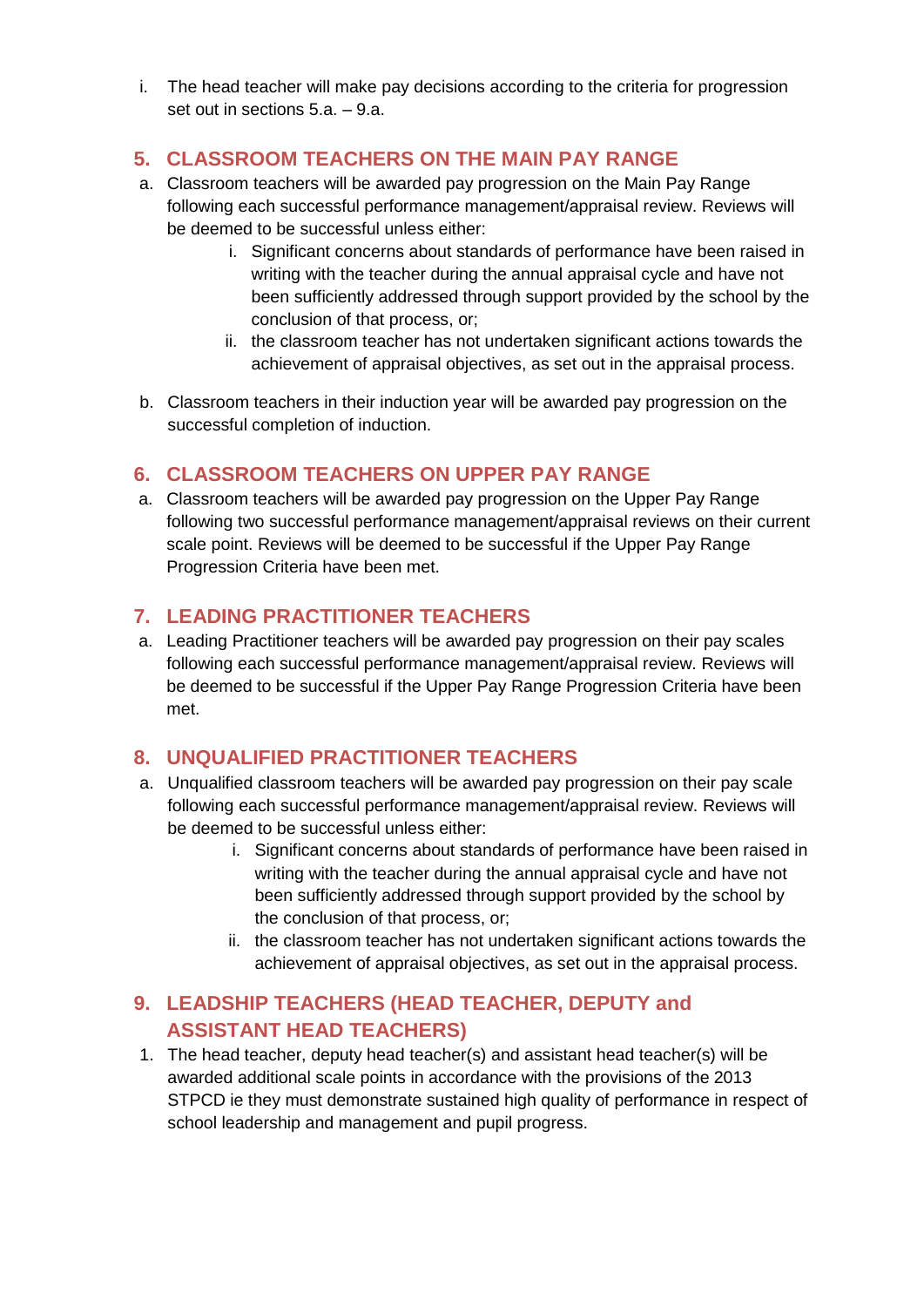## <span id="page-11-0"></span>**10. MOVEMENT TO UPPER PAY RANGE**

#### <span id="page-11-1"></span>**Applications and Evidence**

- a. Any qualified teacher may apply to be paid on the Upper Pay Range and any such application must be assessed in line with this policy. It is the responsibility of the teacher to decide whether or not they wish to apply to be paid on the Upper Pay Range.
- b. Teachers will be eligible for progression to the Upper Pay Range having reached M6 on the Main Pay Range or if they have met the Upper Pay Range Progression Criteria for three consecutive years. The head teacher will notify all teachers on Scale Points 5 and 6 of the Main Pay Range at the start of each school year of their eligibility to apply for assessment.
- c. Applications may be made once a year. Where teachers wish to be assessed, they should notify their appraiser in writing using the application form (as at Appendix Three) which should be submitted by the teacher to the appraiser at the performance management/appraisal planning meeting. The teacher's application will be appended to their performance management/appraisal planning statement.
- d. The evidence to be used will be only that available through the performance management/appraisal process.
- e. If a teacher is simultaneously employed at another school(s), they may submit separate applications if they wish to apply to be paid on the Upper Pay Range in that school or schools. This school will not be bound by any pay decision made by another school.

#### **The Assessment**

- <span id="page-11-2"></span>f. An application from a qualified teacher will be successful where the head teacher is satisfied that:
	- i. The teacher is highly competent in all elements of the relevant standards; and;
	- ii. The teacher's achievements and contribution to the school are substantial and sustained.
- g. For the purposes of this pay policy, the head teacher will be satisfied that the teacher has met the expectations for progression to the Upper Pay Range where the Upper Pay Range Progression Criteria (see Appendix Four) have been satisfied.
- h. In making his decision, the head will have regard to the two most recent performance management/appraisal reviews. Reviews will be deemed to be successful if the Upper Pay Range Progression Criteria have been met.

#### **Process and Procedures**

<span id="page-11-3"></span>i. The assessment will be made within 10 working days of the receipt of the application or the conclusion of the performance management/appraisal process, whichever is later. If successful, applicants will move to the Upper Pay Range from the previous 1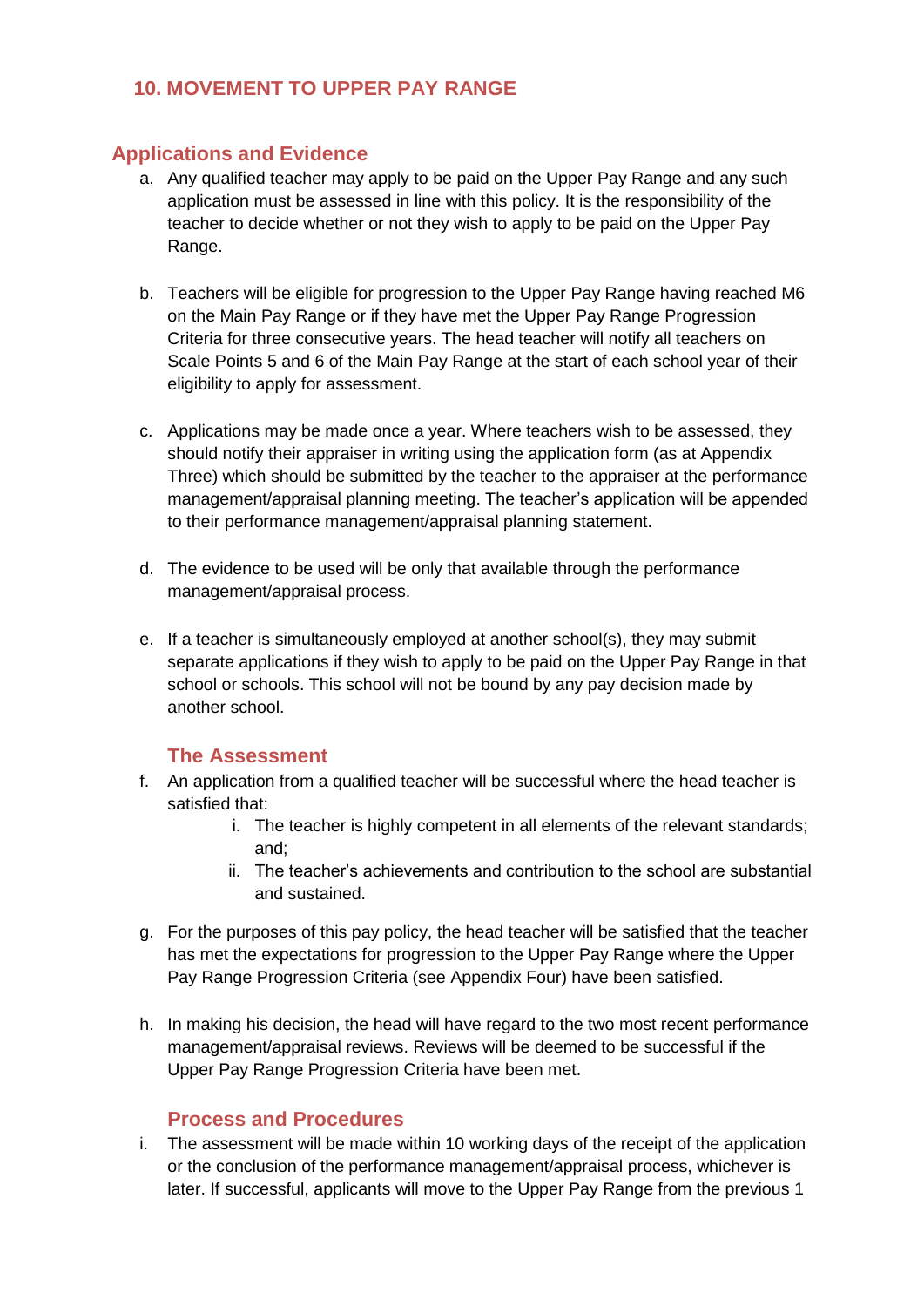September and will be placed on point 1 of that pay scale. If unsuccessful, feedback will be provided by the head teacher as soon as possible and at least within 5 working days of the decision; and will cover the reasons for the decision and the appeals arrangements available to the teacher. Any appeal against a decision not to move the teacher to the Upper Pay Range will be heard under the school's general appeals arrangements.

#### <span id="page-12-0"></span>**11. PART TIME TEACHERS**

a. Teachers employed on an on-going basis at the school but who work less than a full working week are deemed to be part-time. The Governing Body will give them a written statement detailing their working time obligations and the standard mechanism used to determine their pay, subject to the provisions of the statutory pay and working time arrangements and by comparison with the school's timetabled teaching week for a full-time teacher in an equivalent post. Any additional hours worked by agreement from time to time will be paid at the same rate.

## <span id="page-12-1"></span>**12.SHORT NOTICE / SUPPLY TEACHERS**

- 1. Teachers employed on a day-to-day or other short notice basis will be paid on a daily basis calculated on the assumption that a full working year consists of 195 days; periods of employment for less than a day being calculated pro-rata.
- 2. Teachers who are employed to teach for the full pupil day will be paid at a daily rate of 1/195th of the annual pay they would receive if engaged on a regular contract. Teachers who work less than a full day will be hourly paid and will also have their salary calculated as an annual amount which will then be divided by 195 then divided again by the proportion of the full pupil day which they teach to arrive at the hourly rate.

## <span id="page-12-2"></span>**13. PAY INCREASES ARISING FROM CHANGES TO THE STPCD**

a. The school is committed to following the recommendations of the STRB as regards changes to existing pay points and allowances.

## <span id="page-12-4"></span><span id="page-12-3"></span>**14. DISCRETIONARY ALLOWANCES AND PAYMENTS**

## **Teaching & Learning Responsibility Payments (TLRs)**

a. The Governing Body pays TLR 1 and 2 payments to teachers as indicated in the attached staffing structure, in accordance with the pay ranges specified in the 2015 STPCD as updated from time to time and the following levels and values will apply:

| <b>Teaching and Learning Responsibility allowances</b> |  |                     |         |  |
|--------------------------------------------------------|--|---------------------|---------|--|
| TLR2(1)                                                |  | £2,720   TLR1 $(1)$ | £7,853  |  |
| <b>TLR2(2)</b>                                         |  | £4,529   TLR1 $(2)$ | £9,661  |  |
| <b>TLR2 (3a)</b>                                       |  | £6,340   TLR1 $(3)$ | £11,473 |  |
| <b>TLR2 (3b)</b>                                       |  | £6,645 TLR1 $(4)$   | £13,288 |  |
| TLR3 range Minimum                                     |  | £540 Maximum        | £2.683  |  |

b. Before awarding any TLR 1 or 2 payment, the head teacher must be satisfied that the teacher's duties include a significant responsibility that is not required of all classroom teachers and that: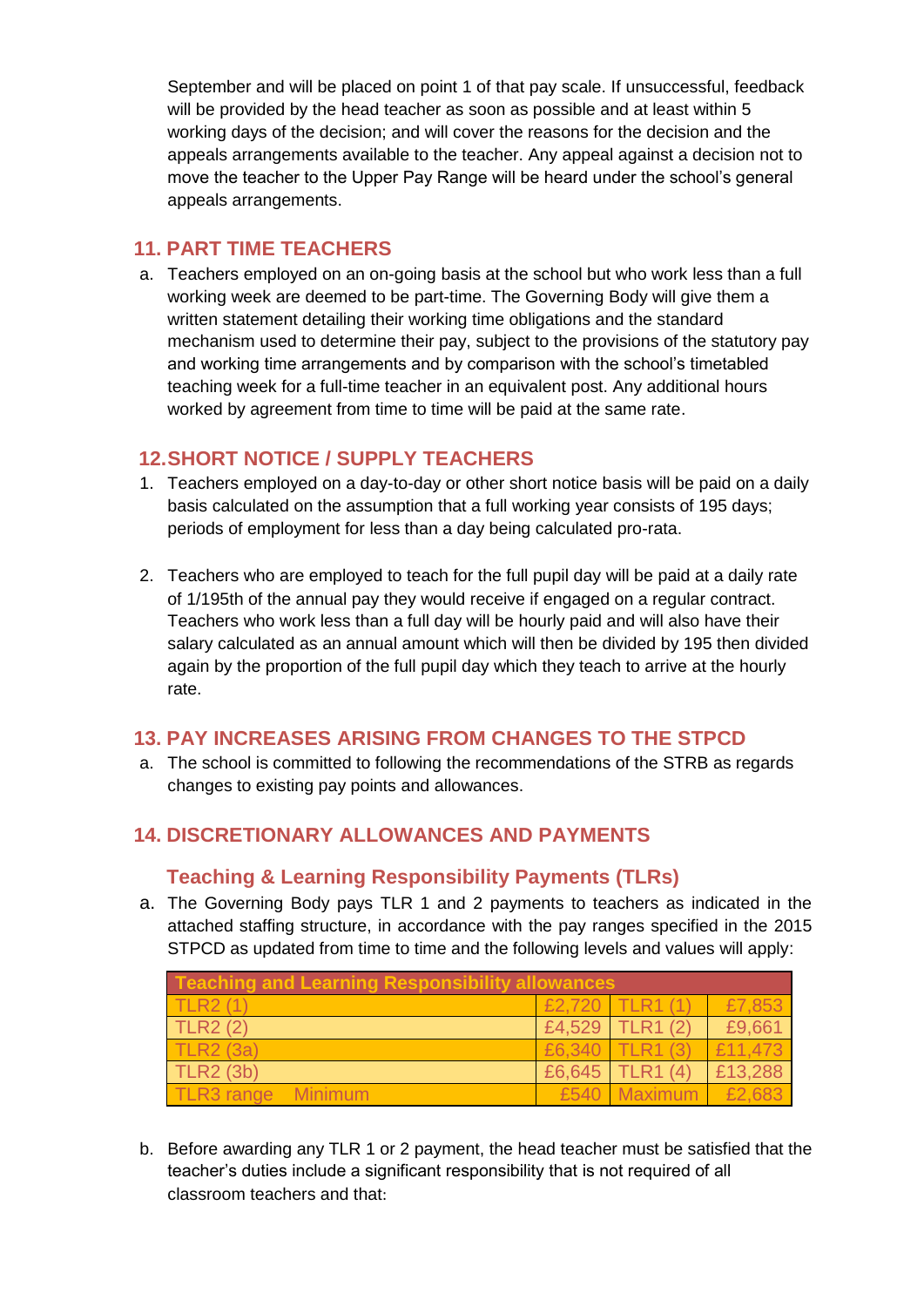- i. Is focused on teaching and learning.
- ii. Requires the exercise of a teacher's professional skills and judgement.
- iii. Requires the teacher to lead, manage and develop a subject or curriculum area; or to lead and manage pupil development across the curriculum.
- iv. Has an impact on the educational progress of pupils other than the teacher's assigned classes or groups of pupils.
- v. Involves leading, developing and enhancing the teaching practice of other staff.
- c. In addition, before awarding a TLR1 payment, the head teacher must be satisfied that the significant responsibility referred to above includes line management responsibility for a significant number of people.
- d. Teachers will not be required to undertake permanent additional responsibilities without payment of an appropriate permanent TLR1 or TLR2 payment.
- e. Before making any TLR3 payment, the head teacher must be satisfied that the responsibilities meet a, b and d of the above criteria; that they are being awarded for clearly time limited school improvement projects or externally driven responsibilities; and that the responsibilities are not a permanent or structural requirement which should instead be rewarded by means of a permanent TLR payment.
- f. Where the head teacher wishes to make TLR3 payments, the proposed responsibilities, level of payment (within the published range of £540 and £2,683) and the duration of payment will be set out clearly.
- g. The head teacher will ensure that the use of TLR3 applies only to clearly time-limited school improvement projects or one-off externally driven responsibilities and where there is a genuine development or operational need. TLR3 payments will not be used to replace or otherwise limit teachers' pay progression on the Main, Upper or Leading Practitioner Pay Ranges.

## <span id="page-13-0"></span>**15. SPECIAL EDUCATIONAL NEEDS (SEN) ALLOWANCES**

- a. The head teacher will award SEN allowances in accordance with the criteria and provisions set out in the 2013 STPCD.
- b. The value of SEN allowances to be paid at the school will be:

**SEN Allowance 1 = £2,148 SEN Allowance 2 = £4,241** 

## <span id="page-13-1"></span>**16. ACTING ALLOWANCES**

a. Where any teacher is required to act as head teacher, deputy head teacher or assistant head teacher for a period in excess of four weeks, s/he will receive an additional allowance in order that the total pay received is equal to that of the substantive post holder.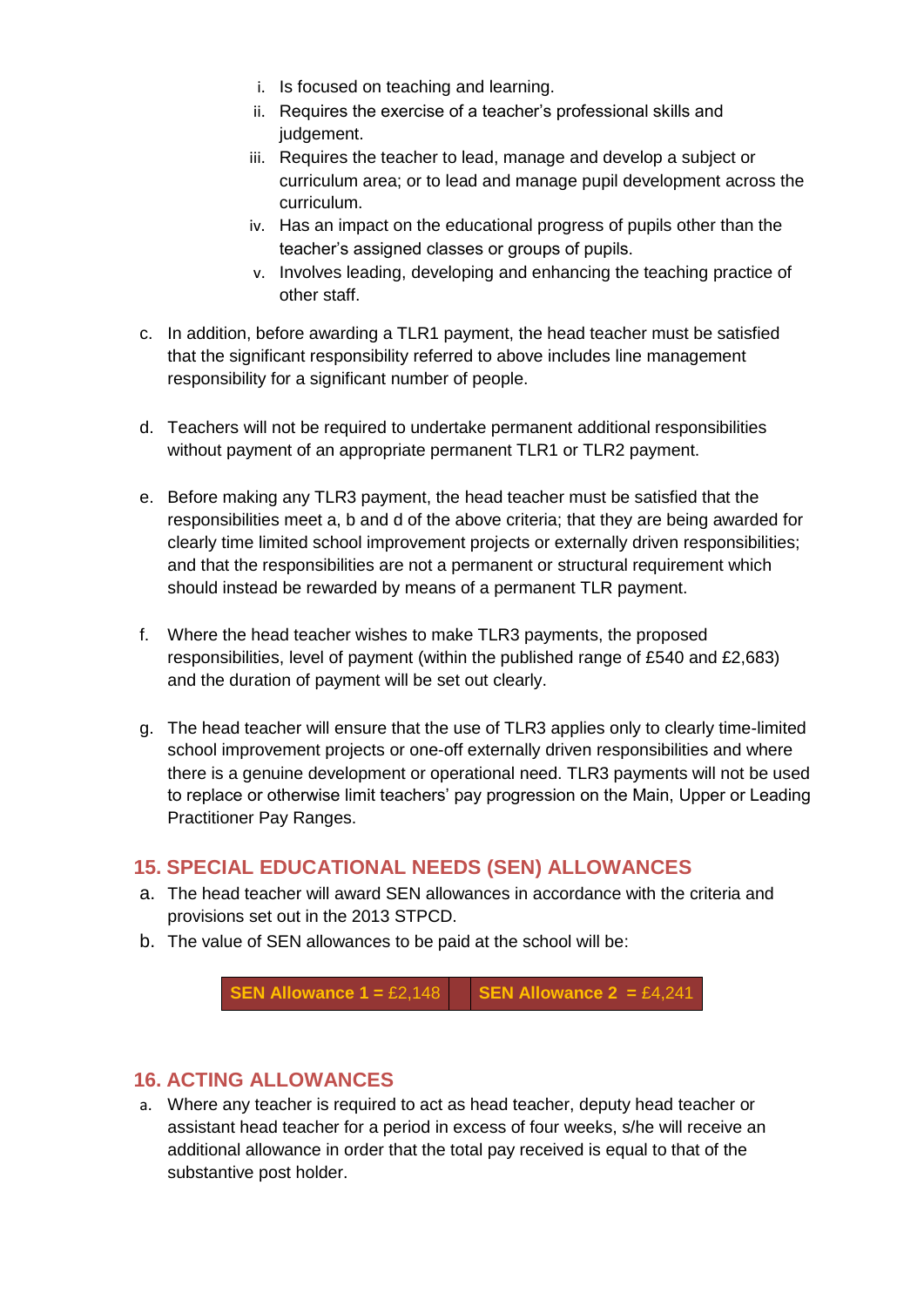b. Payments will be backdated to the day on which the teacher assumed those duties. No pressure, direct or indirect, will be placed on teachers to act up where such acting up is voluntary on their part.

## <span id="page-14-1"></span><span id="page-14-0"></span>**17. OTHER PAYMENTS**

## **Continuing professional development outside of directed time; initial teacher training activities; out-of-school learning activities.**

- a. The Governing Body will make additional payments to all teachers (including the head teacher) who agree to undertake such activities.
- b. The Governing Body recognises that such activities are entirely voluntary and that some teachers' commitments will make it difficult for them to undertake such activities. Where teachers cannot attend CPD organised outside the school day, the school will endeavour to offer suitable alternative training arrangements within directed time in line with its commitment to equal opportunities.

## **Recruitment and retention incentives and benefits**

- <span id="page-14-2"></span>c. Where the head teacher wishes to make recruitment and retention payments to teachers, the level, duration and criteria for such payments will be set out clearly in this policy.
- d. During 2018/19 payments will be awarded to recruit staff returning to the profession, where their absence has meant they have not applied to progress through onto the Upper Pay Scale, for a period of up to three years, providing a salary up to, not exceeding that of UPS3 value.
- e. Such payments will be reviewed annually.

## <span id="page-14-3"></span>**18. SAFEGUARDING**

b. The Governing Body will operate salary safeguarding arrangements in line with the provisions of the 2015 STPCD.

## <span id="page-14-4"></span>**20. APPEALS**

a. The arrangements for considering appeals on pay determination are set out in Appendix 2 of this policy.

## <span id="page-14-5"></span>**21. MONITORING THE IMPACT OF THE POLICY**

- a. The Governing Body will monitor the outcomes and impact of this policy on an annual basis.
- b. The head teacher will give an anonymised report to the Resources Committee annually that shows the level to which performance has, and has not, been rewarded in his performance management decisions.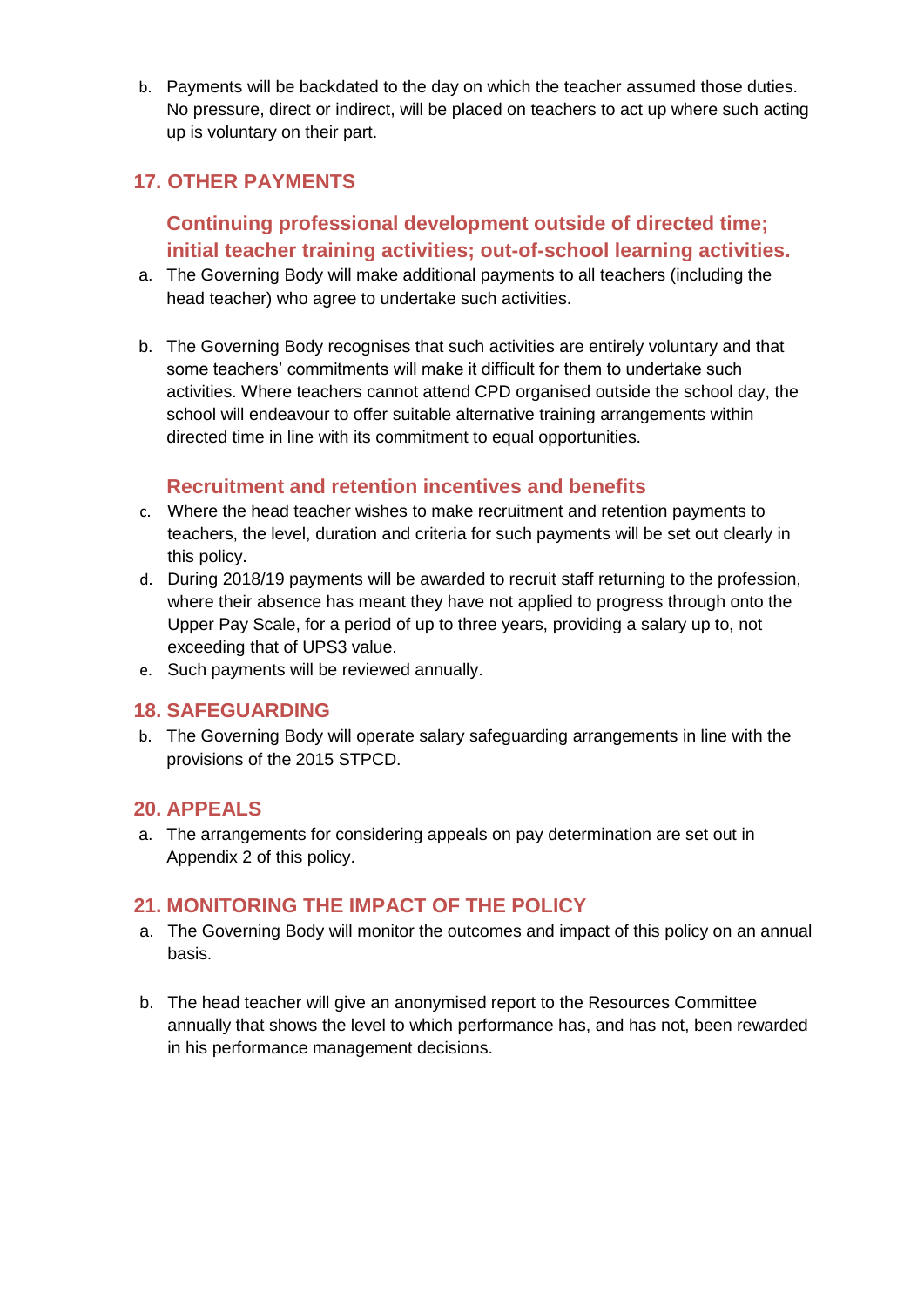## <span id="page-15-0"></span>**APPENDIX ONE**

## <span id="page-15-1"></span>**REMIT FOR THE RESOURCES COMMITTEE OF THE GOVERNING BODY**

The Resources Committee will comprise of members of the school's Governing Body. All governors, including those employed at the school, will be eligible for membership of the Resources Committee and will be eligible to take part in any discussions (including those relating to individuals) where their interest is no greater than that of the generality of employees at the school.

#### <span id="page-15-2"></span>**Establishment of the policy**

The Resources Committee is responsible for:

\* Establishing the policy, in consultation with the head teacher and submitting it to the Governing Body for approval.

The Governing Body is responsible for:

\* Formal approval of the policy.

## <span id="page-15-3"></span>**Monitoring and review of the policy**

The Resources Committee is responsible for:

\* Reviewing the policy annually, in consultation with the head teacher and making any relevant recommendations to the Governing Body.

The Governing Body is responsible for:

\* Considering recommendations on decisions taken in accordance with the terms of the policy;

## <span id="page-15-4"></span>**Application of the policy**

The head teacher is responsible for:

- Making pay decisions for individual teaching posts and TLR awards.
- \* Ensuring that pay recommendations for the deputies and assistant head teachers, are made and submitted to the Resources Committee in accordance with the terms of the policy;
- \* Advising the Resources Committee on its decisions, particularly where the decision to make an award beyond the maximum pay band is being considered; and
- \* Ensuring that staff are informed of the outcome of decisions of the Resources Committee and of the right of appeal.

The Resources Committee is responsible for:

- \* Taking decisions regarding the pay bands of the deputy and assistant head teacher(s) following consideration of the recommendations of pay reviewers and the advice of the head teacher;
- \* Taking decisions regarding the pay of the head teacher following consideration of the recommendations of the governors responsible for the head teacher's performance review;
- \* Taking decisions to offer pay beyond the maximum in the national pay bands.
- \* Reporting these decisions to the Governing Body; and
- \* Ensuring that the head teacher is informed of the outcome of the decision of the Resources Committee and of the right of appeal.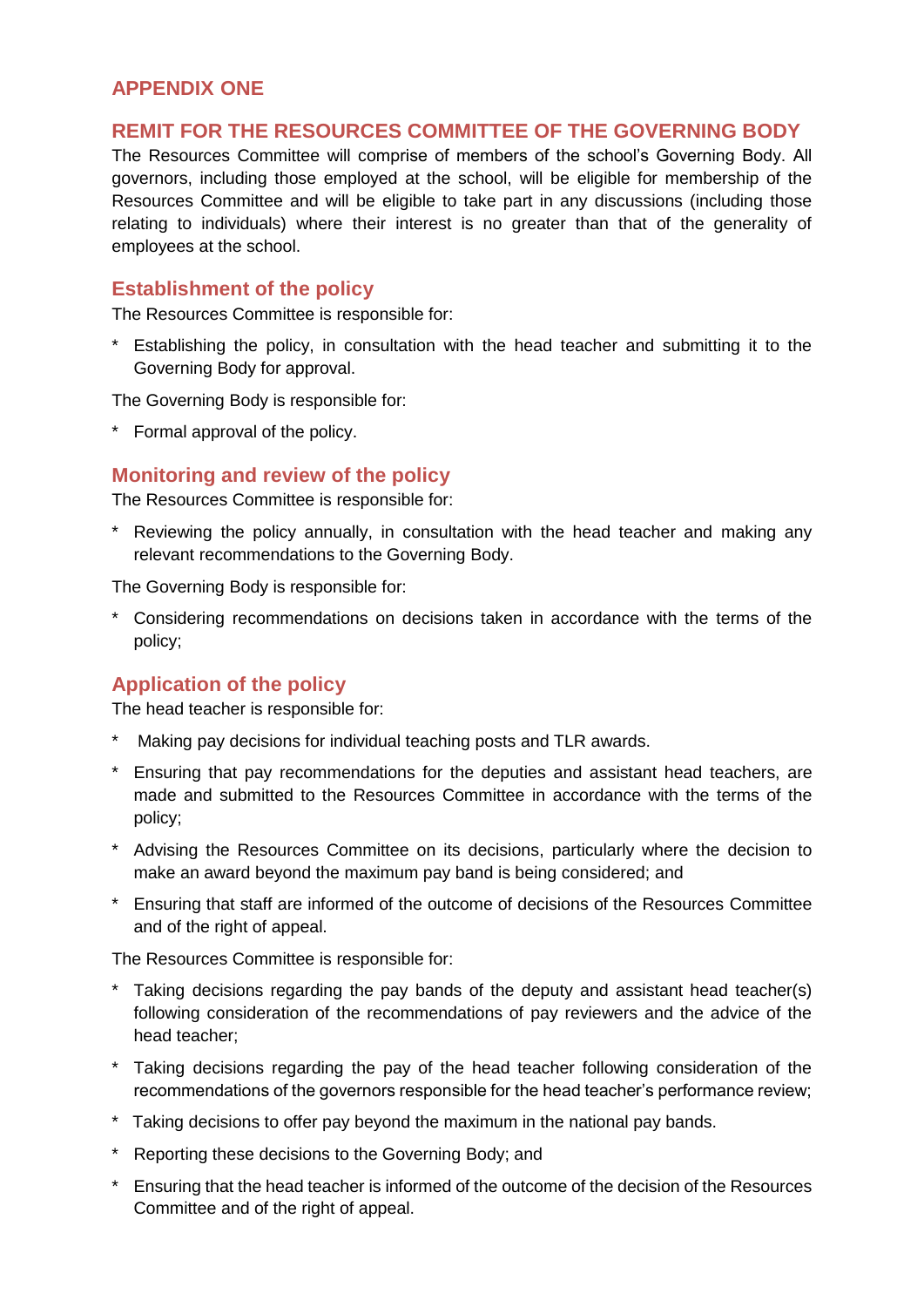The Appeals Committee of the Governing Body is responsible for:

\* Taking decisions on appeals against the decisions of the Resources Committee in accordance with the terms of the appeals procedure of the policy.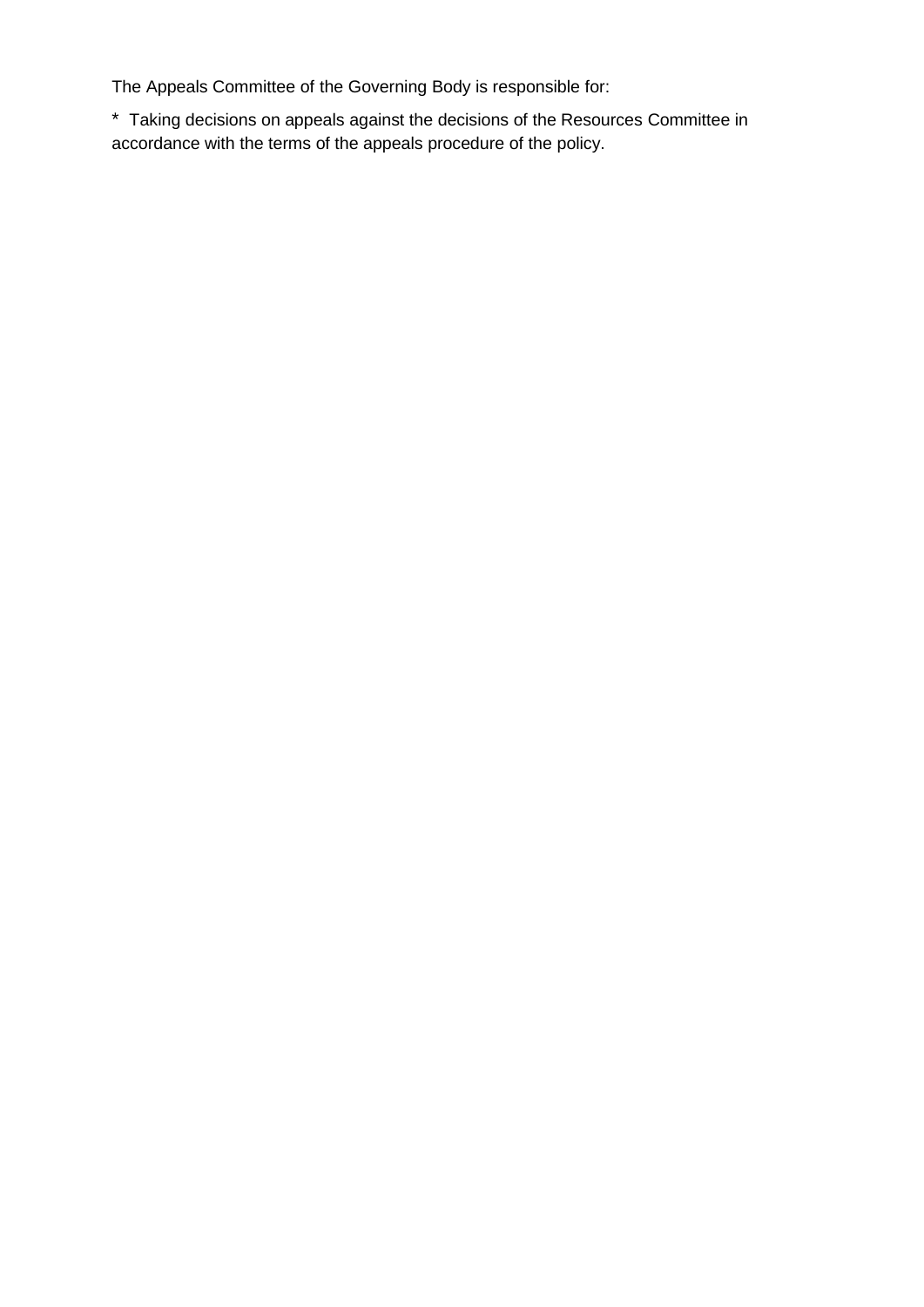## <span id="page-17-0"></span>**APPENDIX TWO**

#### <span id="page-17-1"></span>**Pay Appeals Procedure**

The Governing Body is committed to ensuring that appeals against pay decisions meet the requirements of the dispute resolution provisions of employment law.

The process set out below is consistent with the dispute resolution provisions of employment law and may be adopted by the school as the means by which appeals against pay decisions are considered.

Teachers may seek a review of any determination in relation to their pay or any other decision taken by the Governing Body (or a committee or individual acting with delegated authority) that affects their pay.

The following list, which is not exhaustive, includes the usual reasons for seeking a review of a pay determination:

That the person or committee by whom the decision was made:

- a) Incorrectly applied any provision of the School Teachers Pay Conditions Document.
- b) Failed to have proper regard for statutory guidance.
- c) Failed to take proper account of relevant evidence.
- d) Took account of irrelevant or inaccurate evidence.
- e) Was biased.
- f) Otherwise unlawfully discriminated against the teacher.

The order of proceedings is as follows:

- 1. The teacher receives written confirmation of the pay determination and where applicable the basis on which the decision was made.
- 2. If the teacher is not satisfied, he/she should seek to resolve this by discussing the matter informally with the decision-maker within ten working days of the decision.
- 3. Where this is not possible, or where the teacher continues to be dissatisfied, he/she may follow a formal appeal process.
- 4. The teacher should set down in writing the grounds for questioning the pay decision and send it to the person (or committee) who made the determination, within ten working days of the notification of the decision being appealed against or of the outcome of the discussion referred to above.
- 5. The committee or person who made the determination should provide a hearing, within ten working days of receipt of the written appeal, to consider the appeal and give the teacher an opportunity to make representations in person. Following the hearing the employee should be informed in writing of the decision and the right to appeal.
- 6. Any appeal should be heard by a panel of three governors who were not involved in the original determination, normally within 20 working days of the receipt of the written appeal notification. The teacher will be given the opportunity to make representations in person. The decision of the appeal panel will be given in writing, and where the appeal is rejected will include a note of the evidence considered and the reasons for the decision.

For any formal meeting the teacher is entitled to be accompanied by a colleague or union representative. Each step and action of this process must be taken without unreasonable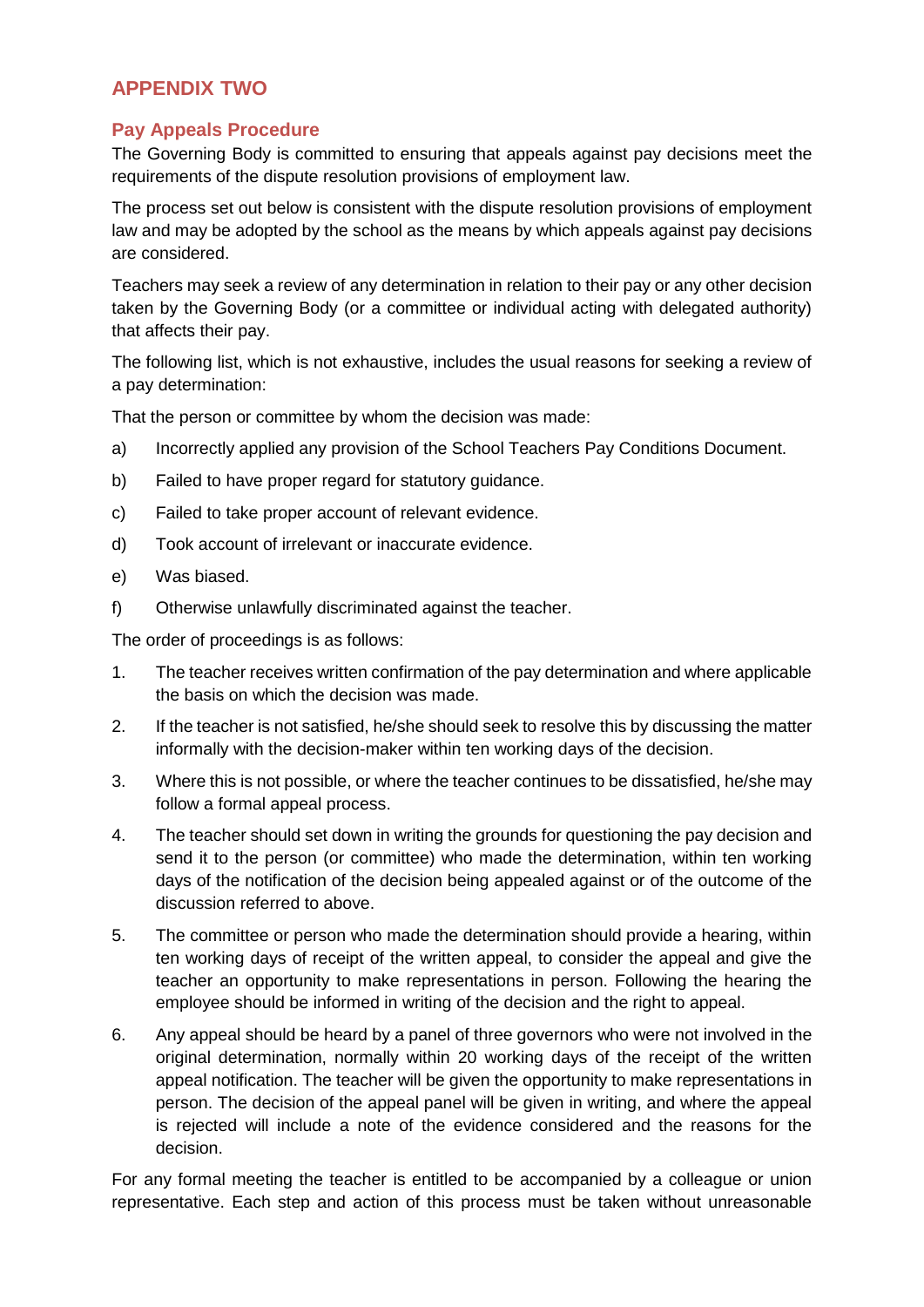delay. The timing and location of formal meetings must be reasonable. Formal meetings must allow both parties to explain their cases.

The procedure for the conduct of formal meetings shall be as follows.

## <span id="page-18-0"></span>**Introductions**

Chair introduces everyone and what their role is:

- Self as Chair
- Other panel member(s) (if applicable)
- Employee
- Employee representative
- Any witnesses for the employee side
- Management representative who will state the management case
- Any witnesses for the management side
- Person who will clerk the meeting
- HR manager to give advice to the panel

Goes over the order of the hearing:

- Employee will state their case
- Chair asks questions of the employee/employee representative
- Chair invites panel (if applicable) to ask questions
- Management will state their case
- Chair asks questions of the management
- Chair invites panel (if applicable) to ask questions
- Chair to sum up both sides
- Chair to adjourn hearing to deliberate

## <span id="page-18-1"></span>**The employee case**

Employee/representative presents employee case:

- What is the evidence that supports their case.
- Introduces any witnesses.

Chair asks questions

Chair opens the discussion to the panel (if applicable).

## <span id="page-18-2"></span>**The management case**

Management representative presents management case:

- What is the evidence that supports the disputed pay decision.
- Introduces any witnesses.

Chair asks questions

Chair opens the discussion to the panel (if applicable).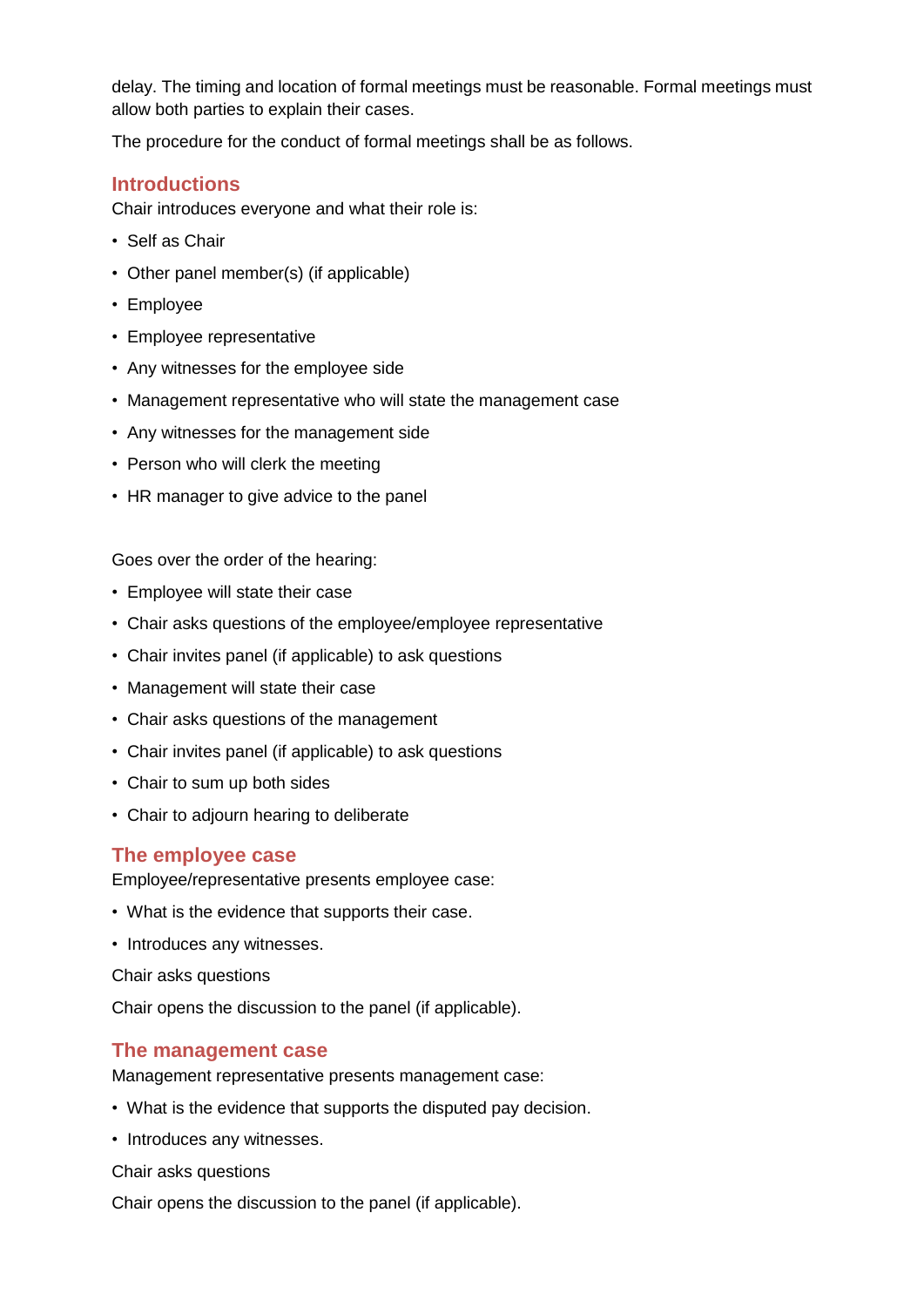## <span id="page-19-0"></span>**Summing up**

If appropriate, the Chair can sum up the key points on both sides.

## <span id="page-19-1"></span>**End of hearing**

Chair ends the hearing and advises employee that will let him/her have the panel's decision in writing within timescale.

Chair advises employee that he/she will have a right of appeal and that the letter will contain full details.

## <span id="page-19-2"></span>**Decision-making**

HR clerk notes Main points of panel discussion and their decision.

Panel obtains HR advice if required to inform their decision-making.

## <span id="page-19-3"></span>**Communication of decision**

Employee is notified of decision.

Decision and reason for the decision confirmed in writing.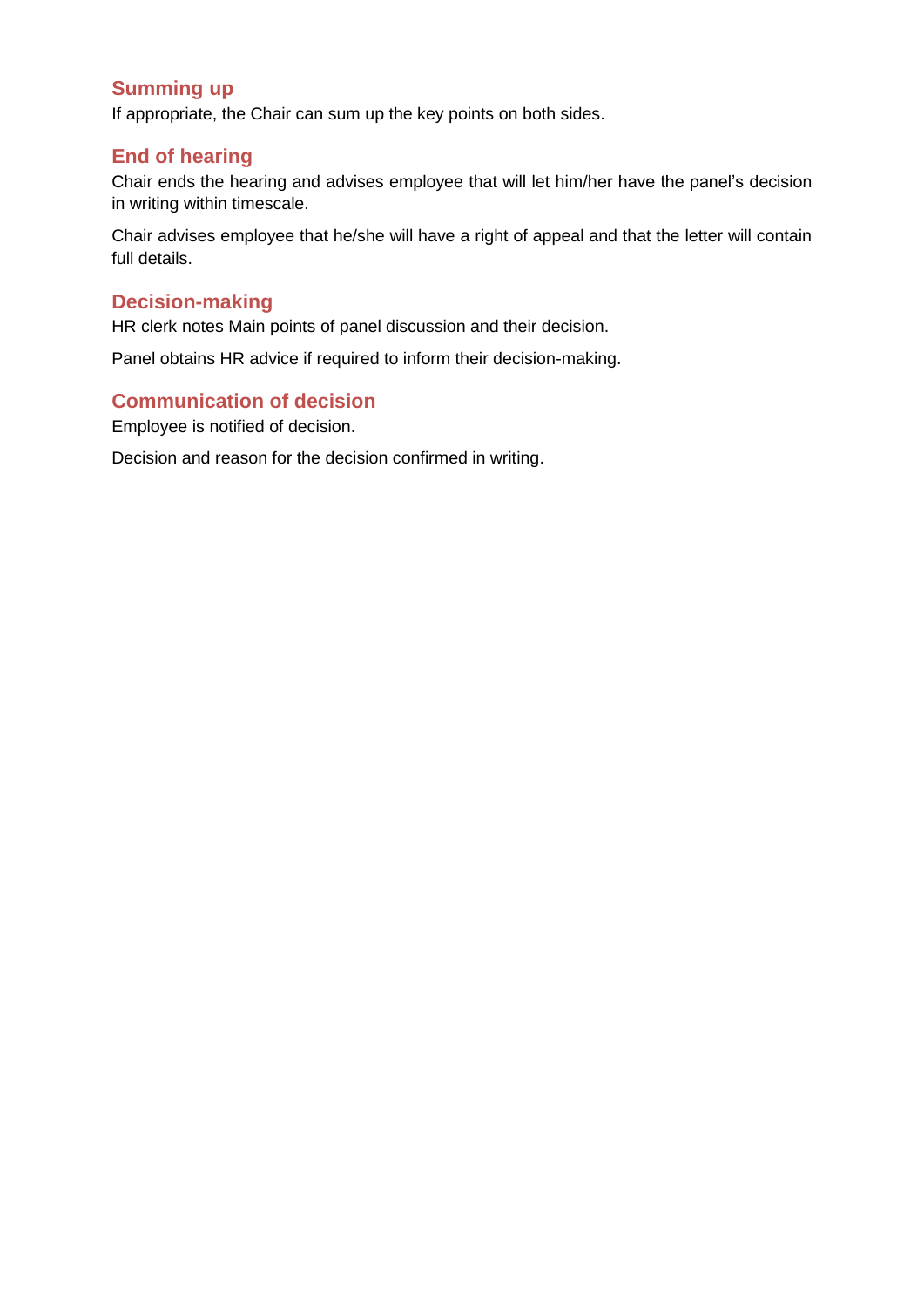#### <span id="page-20-0"></span>**APPENDIX THREE**

## **The Merchant Taylors' Oxfordshire Academy Trust: Upper Pay Range Progression**

- This form is to be used for teachers at Wallingford Schools Academy who wish to progress:
	- o through Threshold and onto the Upper Pay Scale (UPS)
	- o from UPS 1 to UPS 2, or from UPS 2 to UPS 3
- N.b. If the previous two appraisals have both been successful (including recommendations for pay enhancements), then progression will be automatic

| Name:                                         |          |
|-----------------------------------------------|----------|
| Date of application:                          |          |
| Have previous two appraisals been successful? | Yes / No |

|    | <b>Expectation</b>                                                                 | <b>Evidence</b><br>(only needed if previous two<br>appraisals unsuccessful) | <b>Headteacher</b><br><b>Comments</b> |
|----|------------------------------------------------------------------------------------|-----------------------------------------------------------------------------|---------------------------------------|
| a) | Learners make significantly better<br>progress than similar learners<br>nationally |                                                                             |                                       |
| b) | Quality of teaching is consistently<br>good or better                              |                                                                             |                                       |
| C) | Significant impact is made on the<br>professional development of<br>colleagues     |                                                                             |                                       |

Signed (applicant)……………………………………………………………………

Date ..………………….

| <b>Application Successful?</b> | Yes | No |
|--------------------------------|-----|----|
|                                |     |    |
| Date                           |     |    |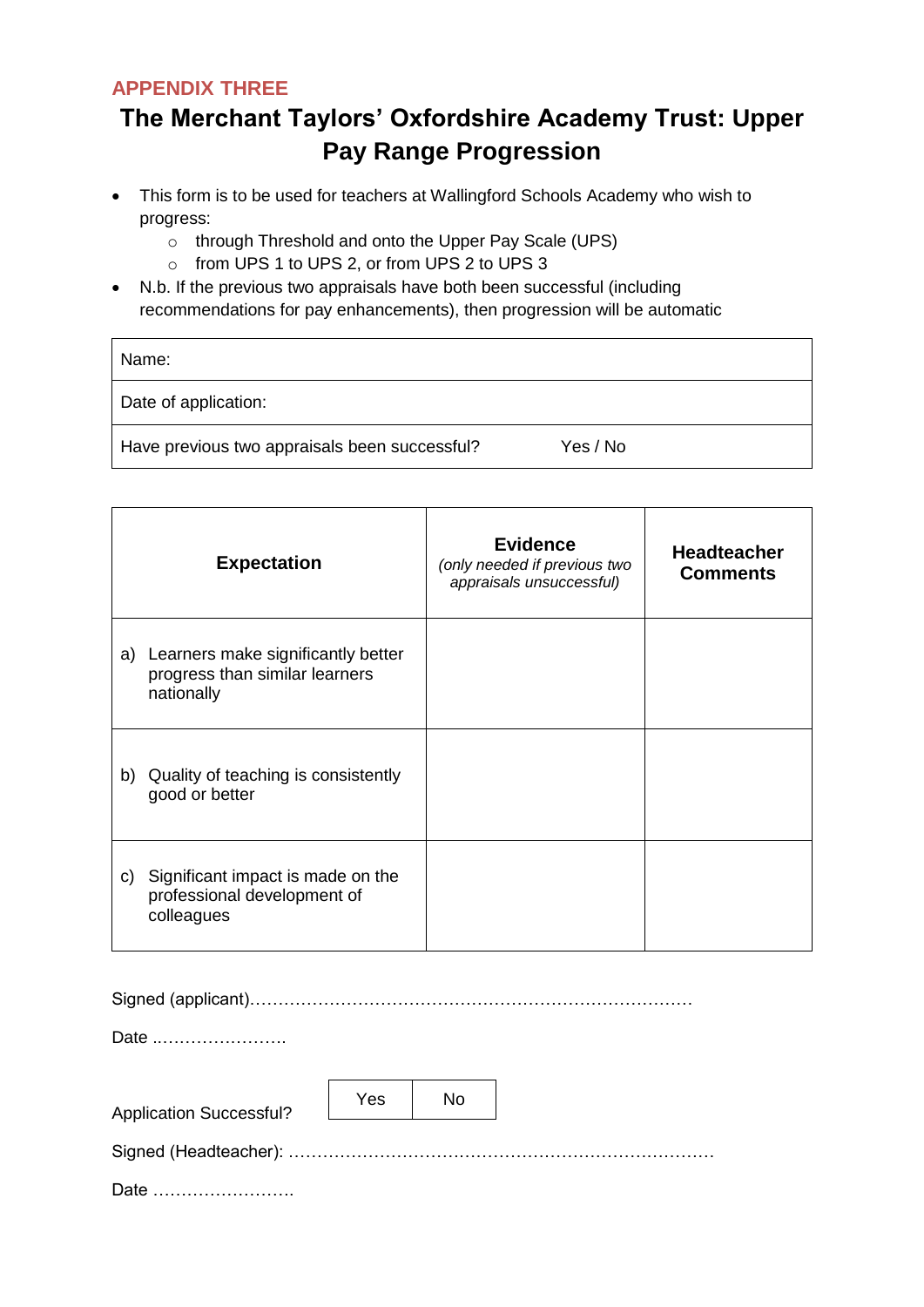## <span id="page-21-0"></span>**APPENDIX FOUR**

## <span id="page-21-1"></span>**Upper Pay Range Professional Criteria**

- 1. Learners make significantly better progress than similar learners nationally.
- 2. Quality of teaching is consistently good or better.
- 3. Significant impact is made on the professional development of colleagues.